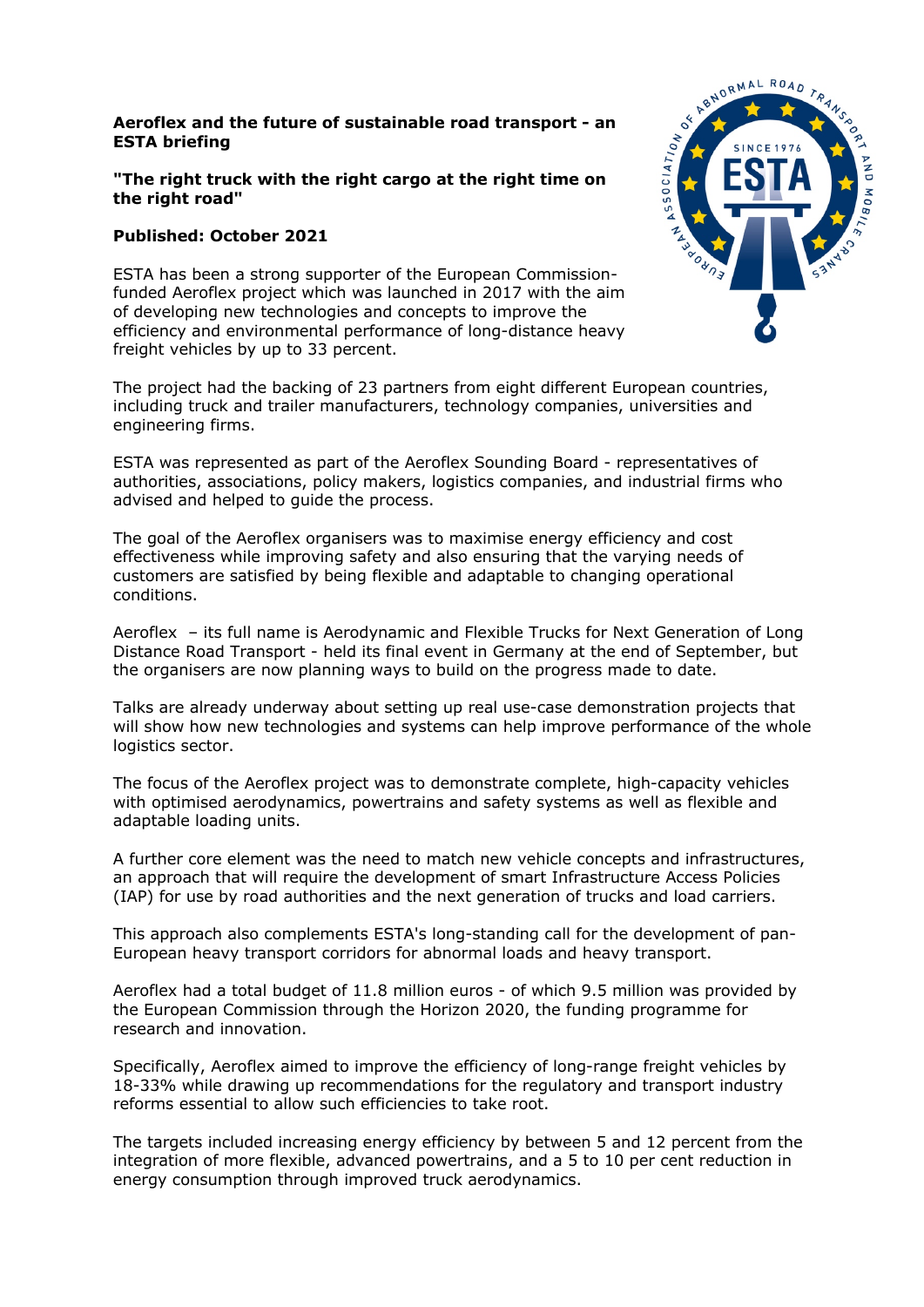After three years in development and testing, the first fully integrated distributed powertrain system in heavy commercial vehicles was ready to undergo fuel consumption tests, thanks to the combined efforts of Fraunhofer IVI (dolly and trailer functions and drivetrain), ZF Friedrichshafen (brake system and communication), Van Eck Trailers (dolly chassis) and MAN (global energy and torque management).

In April this year, the commissioning of the Advanced Energy Management Power Train (AEMPT) demonstrator was finalized. One part of the vehicle combination was the smart power dolly, an electrically driven and steerable double-axle dolly, designed and constructed under the direction of Fraunhofer IVI with support from Van Eck Trailers and ZF Friedrichshafen.

It both supports the reduction of fuel consumption and CO2 emissions, but also makes it possible to split vehicles into single units. Remotely controlled, the dolly is able to drive without a pulling unit and manoeuvre a semi-trailer to its loading dock.

While huge technical progress has been made, a critical future issue will be ensuring the creation, maintenance and management of appropriate infrastructure.

Currently, the size and type of efficient vehicles envisaged by the Aeroflex project are not allowed on most EU roads. What is more, the different EU members have widely different and inconsistent policies which hinder the development of more environmentally friendly and efficient policies.

The vision is to use Intelligent Access Policies (IAP) to create Europe-wide rules and applications that match vehicle concepts with the required infrastructure, while at the same time allowing local flexibility to ensure vehicle access only where appropriate.

For example, in Gothenburg in Sweden, one of the first IAP systems was developed, helping to allow access of new types of vehicles, with capabilities matched with the infrastructure (e.g. maximum possible load, possible turning circles and real-time traffic).

What is more, these vehicles are part of a multimodal system, where the optimal transport mode could be chosen based on cargo and infrastructure requirements and characteristics.

Using IAP planners and road authorities should be better able to maintain the infrastructure within available budgets and better able to match vehicles with the infrastructure characteristics, using GPS to ensure that each vehicle does not go outside areas where it is allowed.

As a result, road authorities could have a tool which enables them to control traffic in a better way and protect, plan and maintain infrastructure, enabling better maintenance planning, reducing costs, and improving safety.

ESTA was represented on the Aeroflex Sounding Board by Section Transport Vice-President Iffet Türken, who is also an Executive Board Member of semi-trailer manufacturer Kässbohrer.

She said: "This is a hugely important project for everyone involved in the European transport and logistics sectors and has involved close and effective cooperation between a wide range of companies and organisations.